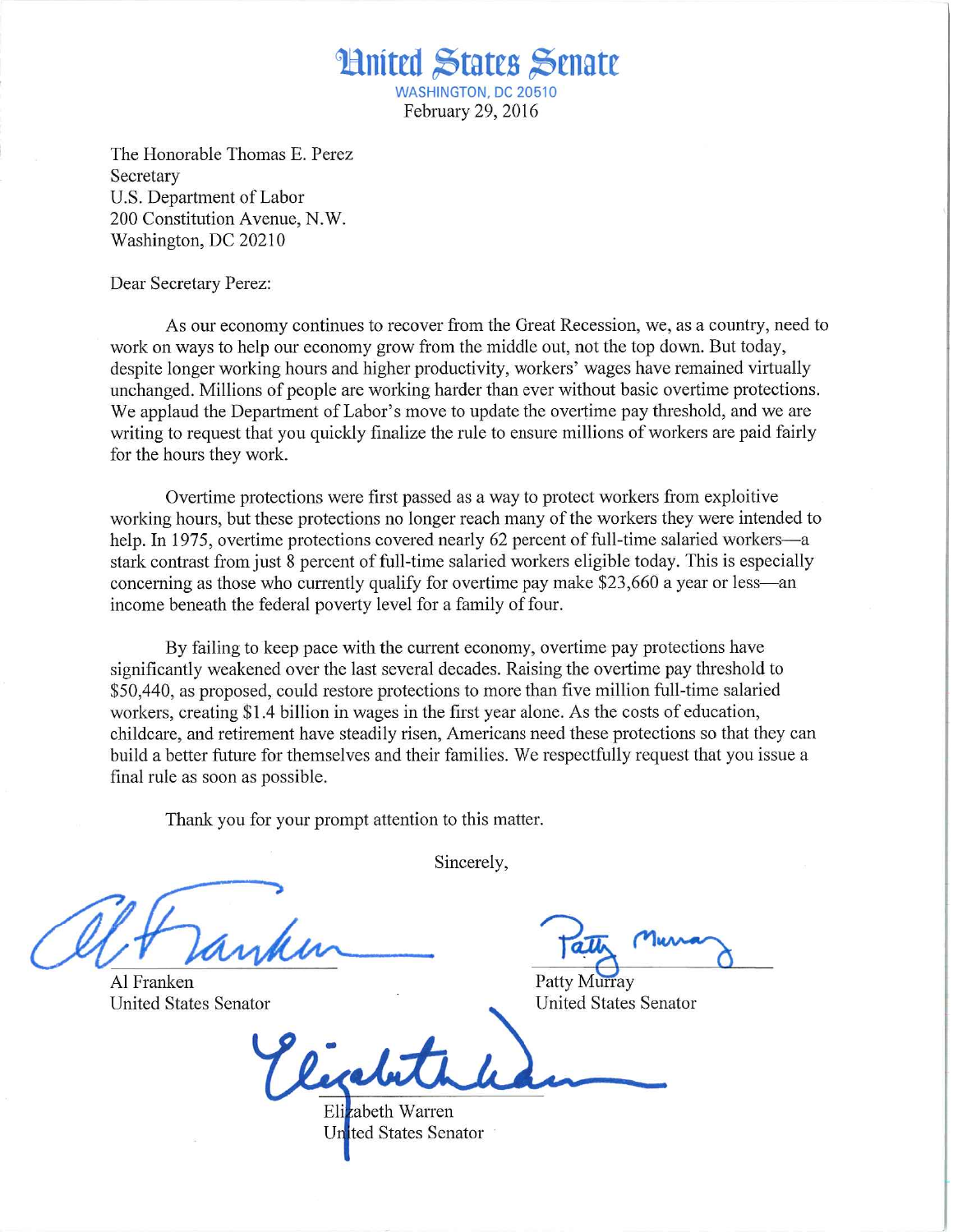Bif Sander

Bernard Sanders United States Senator

Lone

Ron Wyden United States Senator

wn

United States Senator

Mch Awl

Richard J. Durbin United States Senator

Barbara Boxer United States Senator

Barbara & notable

Barbara A. Mikulski United States Senator

United States Senator

Jack Reed Inited States Senator

Debbie Stabenow United States Senator

^/a^ueaM.

Tom Udall United States Senator

hey Kersten Sellebrand

Edward J. Markey **Q** Kirsten Gillibrand<br>
United States Senator United States Senator

4.

Jeff Merkley United States Senator

Martin Heinrich United States Senator 7

Christopher S. Murphy United States Senator